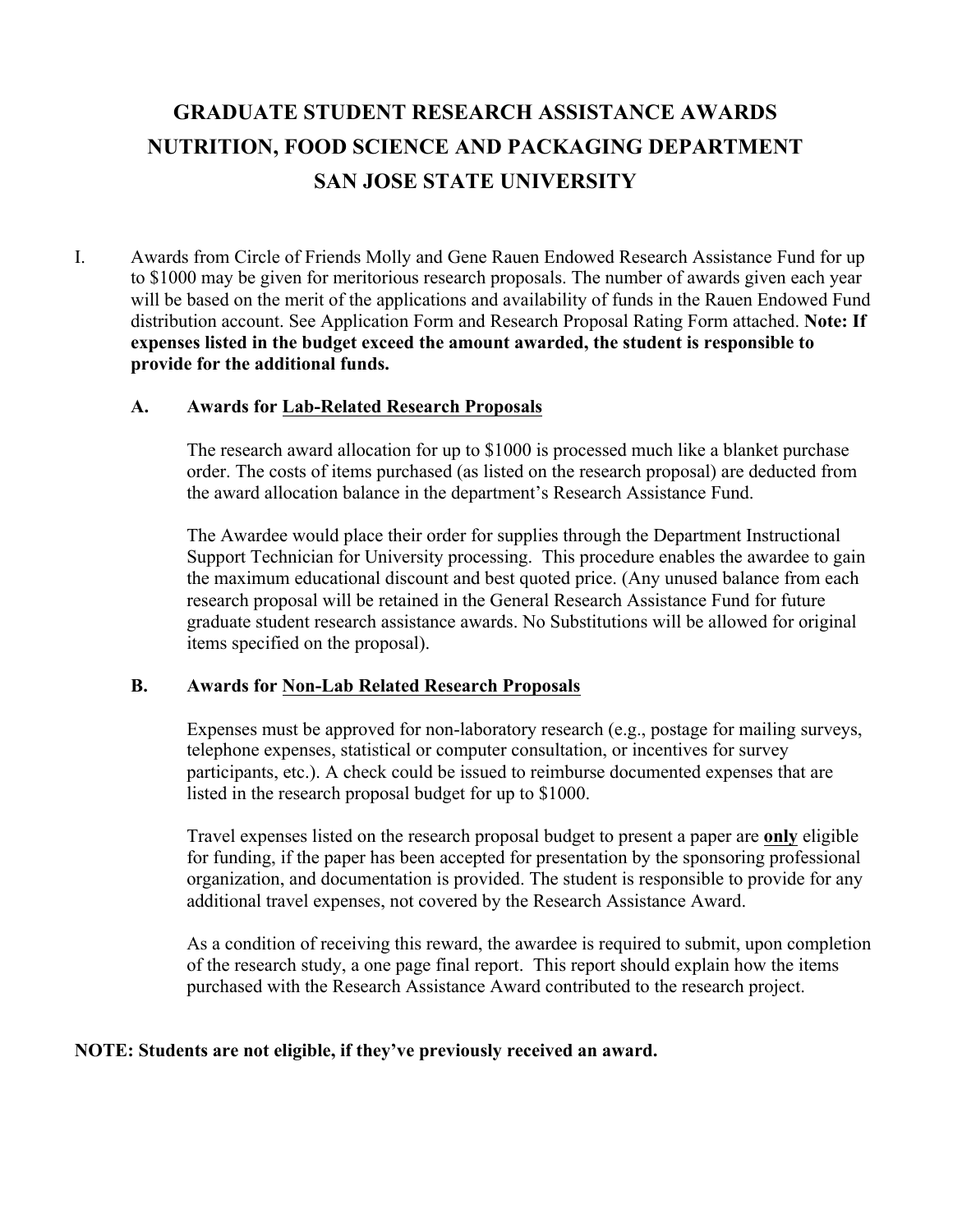# **APPLICATION FORM GRADUATE STUDENT RESEARCH ASSISTANCE AWARD SPONSORED BY CIRCLE OF FRIENDS AND THE DEPARTMENT OF NUTRITION, FOOD SCIENCE AND PACKAGING SAN JOSE STATE UNIVERSITY**

Students may submit a Research Proposal and application, not to exceed three pages, in 12-point type size (excluding the *Application Form, Budget, and check-off form for supplies needed for research*).

- 1. Completed *Application Form* (see attached).
- 2. Abstract of Topic of Research covering.
	- a. statement of problem/purpose/objective
	- b. significance of project, e.g. explaining how your study is timely/original research that contributes to advancements in nutrition, food science, and/or foodservice management. Research must be of publishable quality for a refereed journal, etc.
	- c. discussion of method
	- d. analysis/evaluation proposed
- 3. List one or more references. (e.g., journal articles)
- 4. Give a **detailed budget** projecting how the money would be spent for research, e.g., chemicals, food commodities, supplies, postage, incentives, consultation expenses, etc. (Publication, copying and binding expenses are excluded).

There is a possible \$1000 maximum award from Circle of Friends Molly and Gene Rauen Endowed Research Assistance Fund. Awards will be based on the merit of the application and availability of funds in the Rauen Endowed Fund distribution account. Please check with the Department of Nutrition, Food Science and Packaging for the deadlines. This may be emailed to Leah or delivered in person.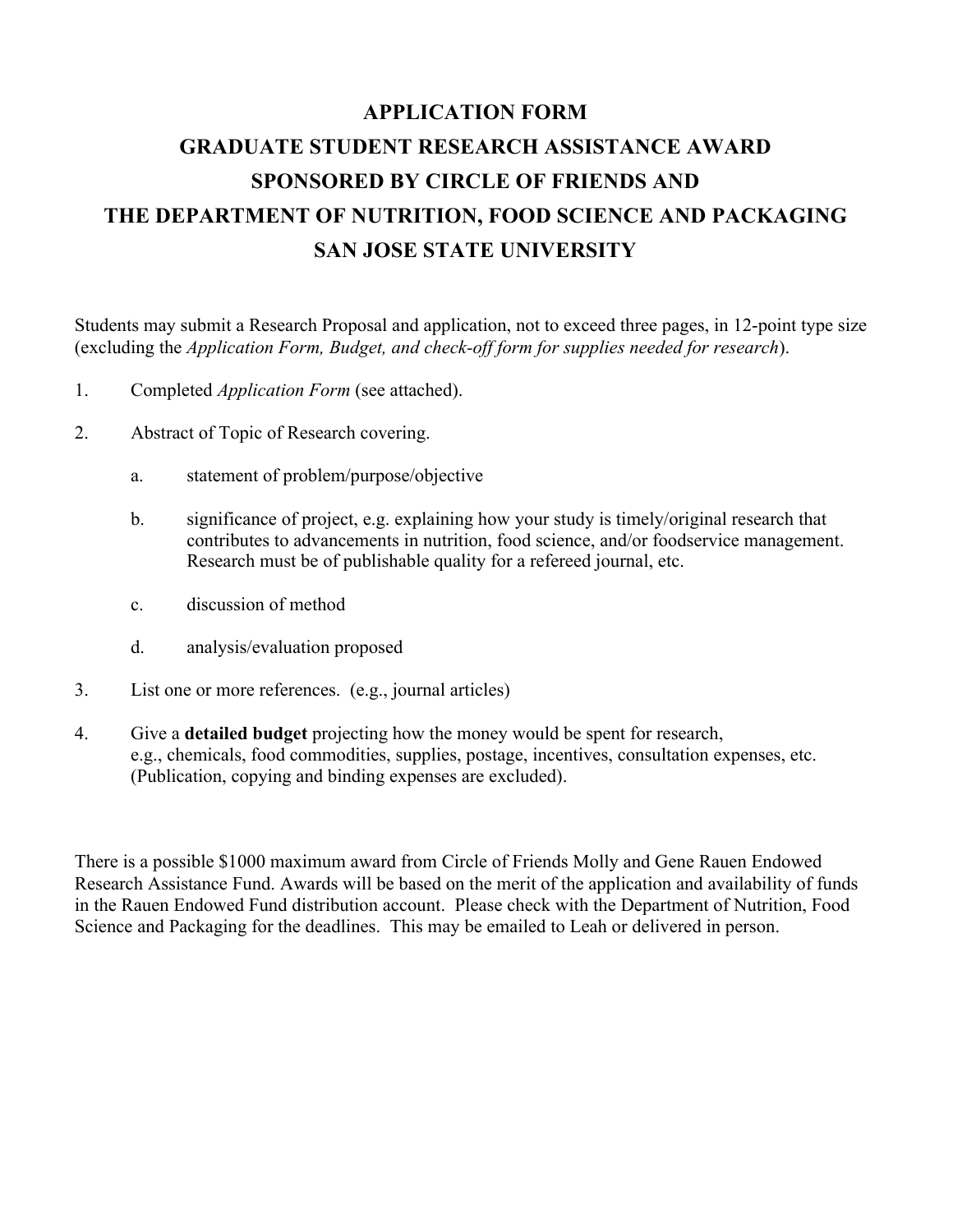## **Circle of Friends Molly and Gene Rauen Endowed Research Assistance Award Department of Nutrition, Food Science and Packaging San Jose State University**

### **APPLICATION FORM**

| 1. Name: $\frac{1}{2}$ and $\frac{1}{2}$ and $\frac{1}{2}$ and $\frac{1}{2}$ and $\frac{1}{2}$ and $\frac{1}{2}$ and $\frac{1}{2}$ and $\frac{1}{2}$ and $\frac{1}{2}$ and $\frac{1}{2}$ and $\frac{1}{2}$ and $\frac{1}{2}$ and $\frac{1}{2}$ and $\frac{1}{2}$ and $\frac{1}{2}$ and $\$ |  |  |  |  |  |
|--------------------------------------------------------------------------------------------------------------------------------------------------------------------------------------------------------------------------------------------------------------------------------------------|--|--|--|--|--|
|                                                                                                                                                                                                                                                                                            |  |  |  |  |  |
|                                                                                                                                                                                                                                                                                            |  |  |  |  |  |
|                                                                                                                                                                                                                                                                                            |  |  |  |  |  |
| 4. Semester Enrolled in HPRF 295 - Research Methodology: _______________________                                                                                                                                                                                                           |  |  |  |  |  |
|                                                                                                                                                                                                                                                                                            |  |  |  |  |  |
|                                                                                                                                                                                                                                                                                            |  |  |  |  |  |
|                                                                                                                                                                                                                                                                                            |  |  |  |  |  |
|                                                                                                                                                                                                                                                                                            |  |  |  |  |  |

**NOTE:** Proposal must not exceed three typewritten pages in length (excluding application, budget, and check off form for supplies); sole work of applicant without editing by faculty advisor. Those proposals that are too lengthy will be returned to the applicant.

| Signature:                 | Date:                                             |  |  |  |
|----------------------------|---------------------------------------------------|--|--|--|
| <b>Student Applicant</b>   |                                                   |  |  |  |
|                            |                                                   |  |  |  |
| ◯ Award Granted            | $\bigcirc$ Sorry, Award not granted at this time. |  |  |  |
|                            |                                                   |  |  |  |
| Comments:                  |                                                   |  |  |  |
|                            |                                                   |  |  |  |
| <b>Selection Committee</b> | Date:                                             |  |  |  |
|                            |                                                   |  |  |  |

**NOTE:** Please check with the Department for the deadlines.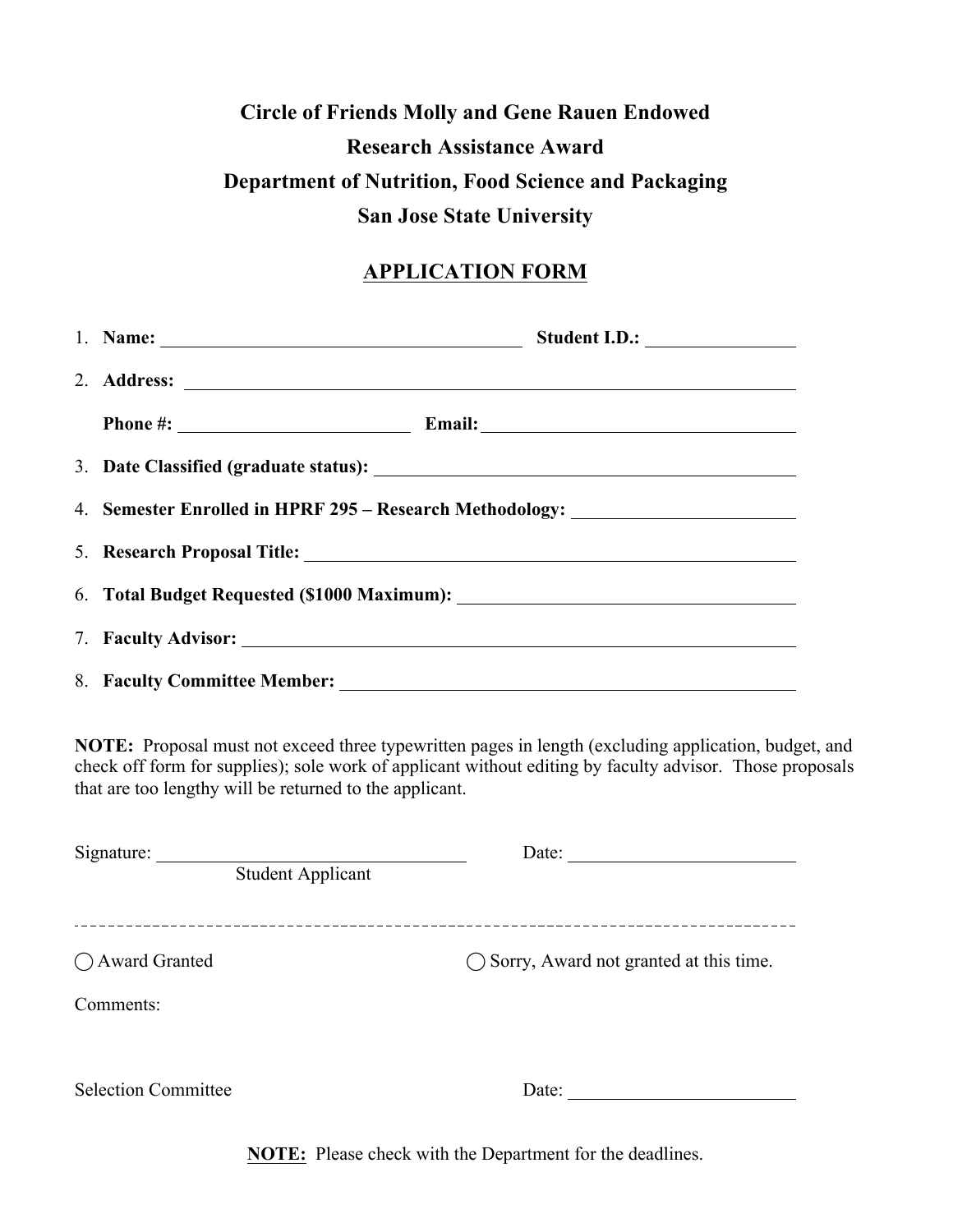### **Circle of Friends Molly and Gene Rauen Endowed Research Assistance Fund**

| Name:                | Date:                 |  |  |  |
|----------------------|-----------------------|--|--|--|
| <b>Award Amount:</b> | <b>Request Total:</b> |  |  |  |
| <b>Instructor:</b>   |                       |  |  |  |

**(Indicate the total of each item)**

|      | Cost/       | <b>Total</b> |                           |      | Cost/       | <b>Total</b> |                                                   |
|------|-------------|--------------|---------------------------|------|-------------|--------------|---------------------------------------------------|
| Amt. | <b>Item</b> | Cost         | Item                      | Amt. | <b>Item</b> | Cost         | <b>Item</b>                                       |
|      |             |              |                           |      |             |              | Products/Lab                                      |
|      |             |              | <b>Gases</b>              |      |             |              | (i.e. filter paper, films, gloves)                |
|      |             |              |                           |      |             |              |                                                   |
|      |             |              |                           |      |             |              |                                                   |
|      |             |              |                           |      |             |              |                                                   |
|      |             |              |                           |      |             |              |                                                   |
|      |             |              |                           |      |             |              |                                                   |
|      |             |              |                           |      |             |              |                                                   |
|      |             |              | <b>Chemicals</b>          |      |             |              | <b>Small Equipment</b><br>(i.e. automatic pipette |
|      |             |              |                           |      |             |              |                                                   |
|      |             |              |                           |      |             |              |                                                   |
|      |             |              |                           |      |             |              |                                                   |
|      |             |              |                           |      |             |              |                                                   |
|      |             |              |                           |      |             |              |                                                   |
|      |             |              | Glassware                 |      |             |              | <b>Products/Food</b>                              |
|      |             |              |                           |      |             |              |                                                   |
|      |             |              |                           |      |             |              |                                                   |
|      |             |              |                           |      |             |              |                                                   |
|      |             |              |                           |      |             |              |                                                   |
|      |             |              |                           |      |             |              |                                                   |
|      |             |              | <b>Consultation Costs</b> |      |             |              | <b>Incentives</b>                                 |
|      |             |              |                           |      |             |              |                                                   |
|      |             |              |                           |      |             |              |                                                   |
|      |             |              |                           |      |             |              |                                                   |
|      |             |              |                           |      |             |              |                                                   |
|      |             |              | Other                     |      |             |              | <b>Other</b>                                      |
|      |             |              |                           |      |             |              |                                                   |
|      |             |              |                           |      |             |              |                                                   |
|      |             |              |                           |      |             |              |                                                   |
|      |             |              |                           |      |             |              |                                                   |
|      |             |              |                           |      |             |              |                                                   |